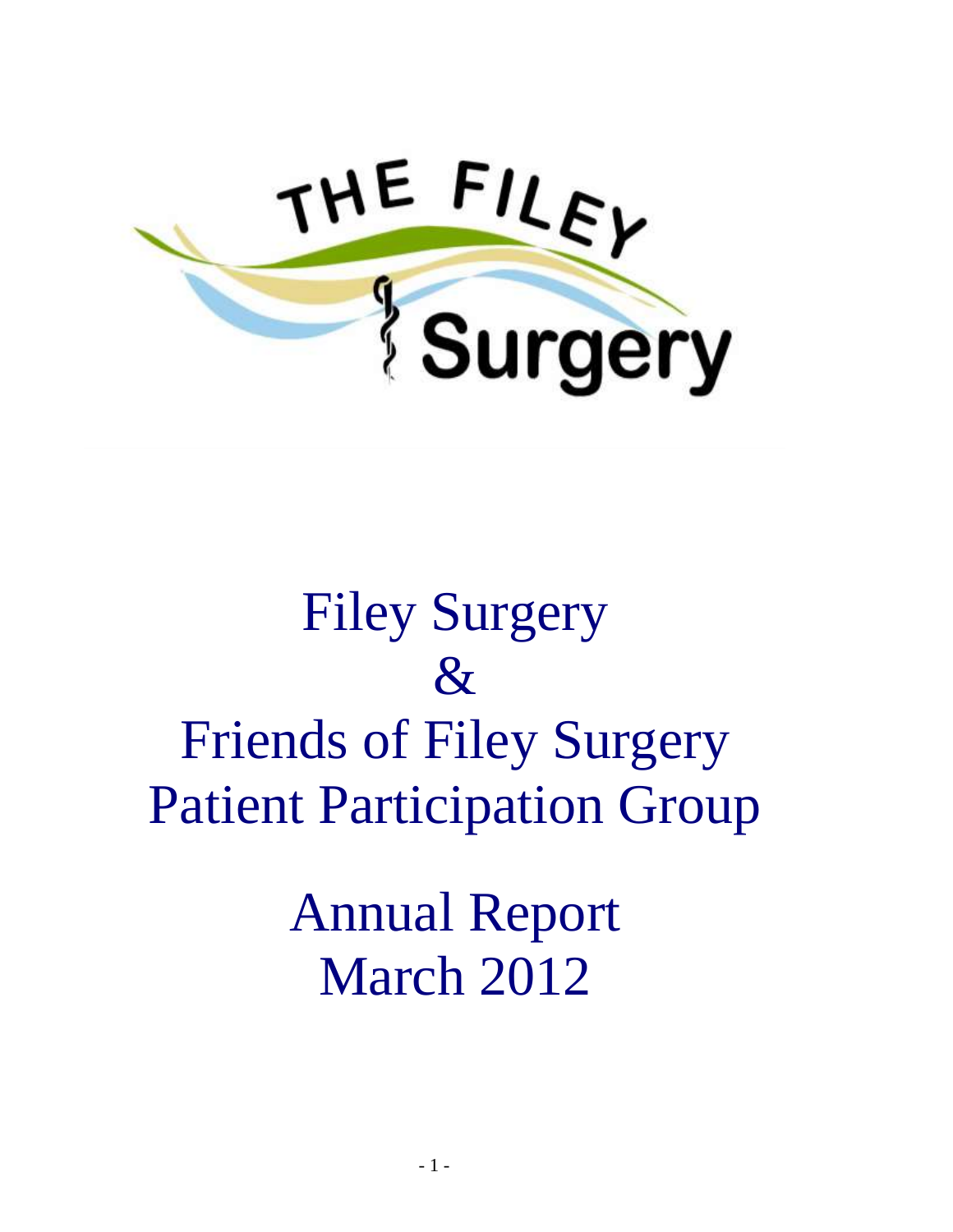## **Introduction**

The Filey Surgery, in conjunction with Friends of Filey Surgery Patient Participation Group (PPG), ensures that patients are involved in decisions about the range and quality of services provided by the practice. The group and the practice jointly work together to identify changes to services we provide and seeks the views of patients through our practice survey. The outcomes of the group are published in this report which we will make available on our web site and in the practice.

## **Background**

Filey Surgery offer a range of services to approximately 9000 patients in Filey and the surrounding area, and during the holiday periods we provide healthcare services to people staying in the area. Details of our services are available in our practice leaflet which is available in our practice and on our website – [www.fileysurgery.co.uk](http://www.fileysurgery.co.uk/)

We have three GP partners (Dr Nunn, Dr Wynands and Dr Shepherd) and two Associate GPs (Dr Garnett and Dr Mainprize) and a team of Practice Nurses and Healthcare Assistants who work in the practice. Filey Surgery is a GP training practice and has qualified Doctors, working in the practice for either six months or a year, to enhance their General Practice training. The practice is also a Teaching Practice working with Hull & York Medical School to train and educate Medical Students.

## **Who are members of the Friends of Filey Patient Participation Group?**

Previously Filey Surgery had a patient forum who were very helpful in reviewing the results of our practice surveys and assisting us in producing an action plan from these results. However, the group had not met for some time and it was felt that a more representative group should be formed.

Some members of the original group were happy to continue and we actively recruited to those areas that we felt were not fully represented. We also looked to recruit a 'virtual' group of patients, by advertising on our website, to ensure that those patients who perhaps could not attend regular meetings would have a voice within the group.

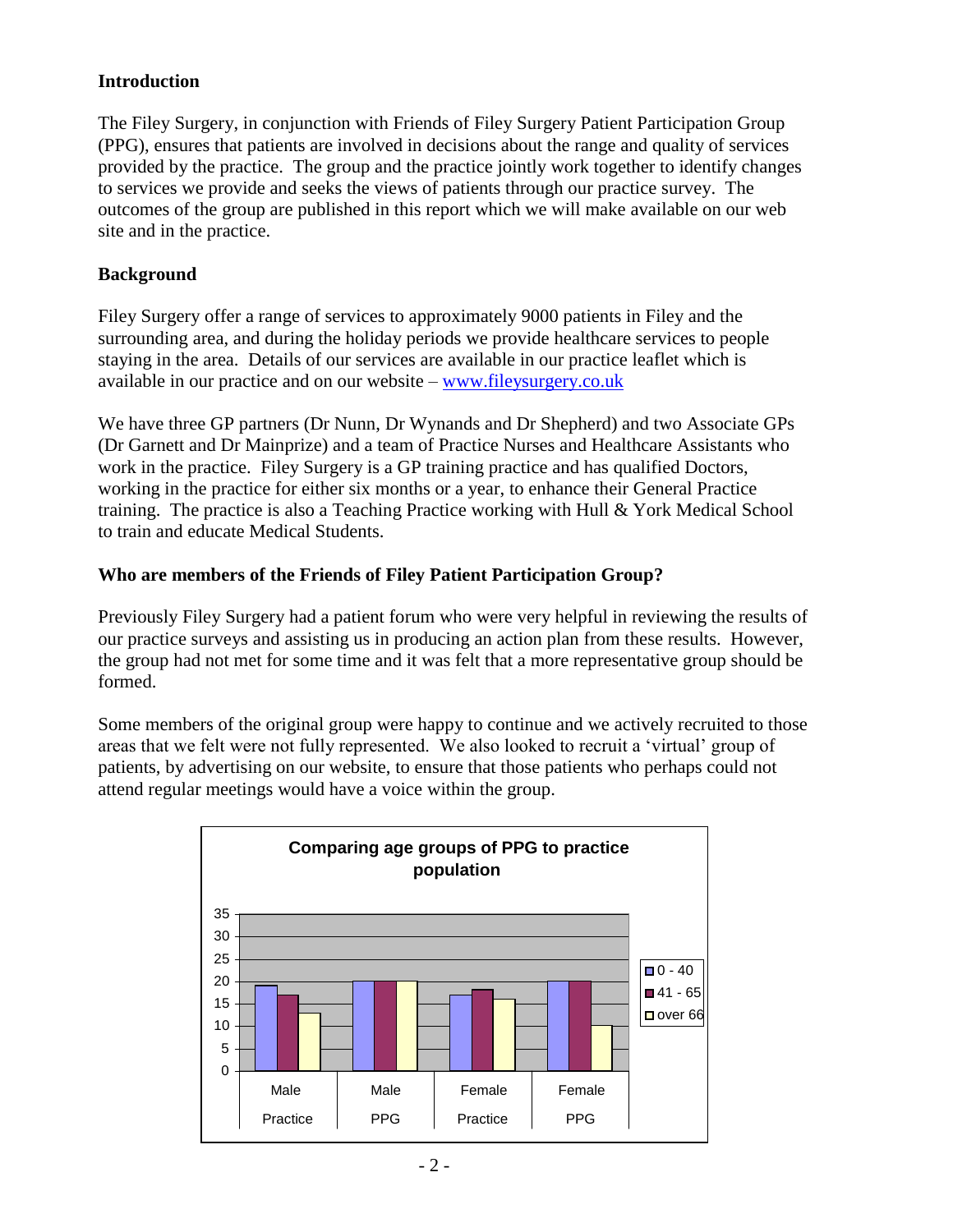**Ethnicity Profile**: From our records the profile of patients registered with The Filey Surgery show that the vast majority of our patients are of White British origin.

| White British              | 97.53%  |
|----------------------------|---------|
| Other Mixed                | 0.07%   |
| <b>Other</b>               | $0.1\%$ |
| Ethnic category not stated | 2.3%    |

Our PPG is 100% white British but as you will see this is representative of our practice population.

Although we do not have direct representation from our Nursing and Residential Homes, one of our group members is actively involved in the local care community and represents this group of patients. We believe that the membership of the PPG represents the majority of our patient population.

## **Current Areas of priority for the PPG**

The Patient Participation Group, who met on  $24<sup>th</sup>$  January 2012, were asked to indentify areas they felt were key issues and priorities that they would target in a survey. The main areas were in relation to:

- How patients are treated by reception
- Access to your own GP and/or any GP
- Access to a Healthcare Professional
- Access to healthcare when needing an urgent appointment
- Satisfaction with your consultation
- Telephone advice from a GP
- Generally how satisfied patients are with the practice

The group felt that we should carry out a general targeted survey that would cover these areas to help identify any key patient issues and priorities for the group to target as part of an action plan. Proposals for the type/scope of questions were discussed and drafted by the group. The questionnaire was kept reasonably concise to encourage greater uptake of completion of the survey. A copy of the survey is attached at Appendix A.

## **Carrying out the survey**

The survey was carried out over a two week period from  $30<sup>th</sup>$  January 2012. All patients who attended the surgery during this time were asked to complete the survey. Over the two week period we collected 355 questionnaires from patients seeing a range of clinicians.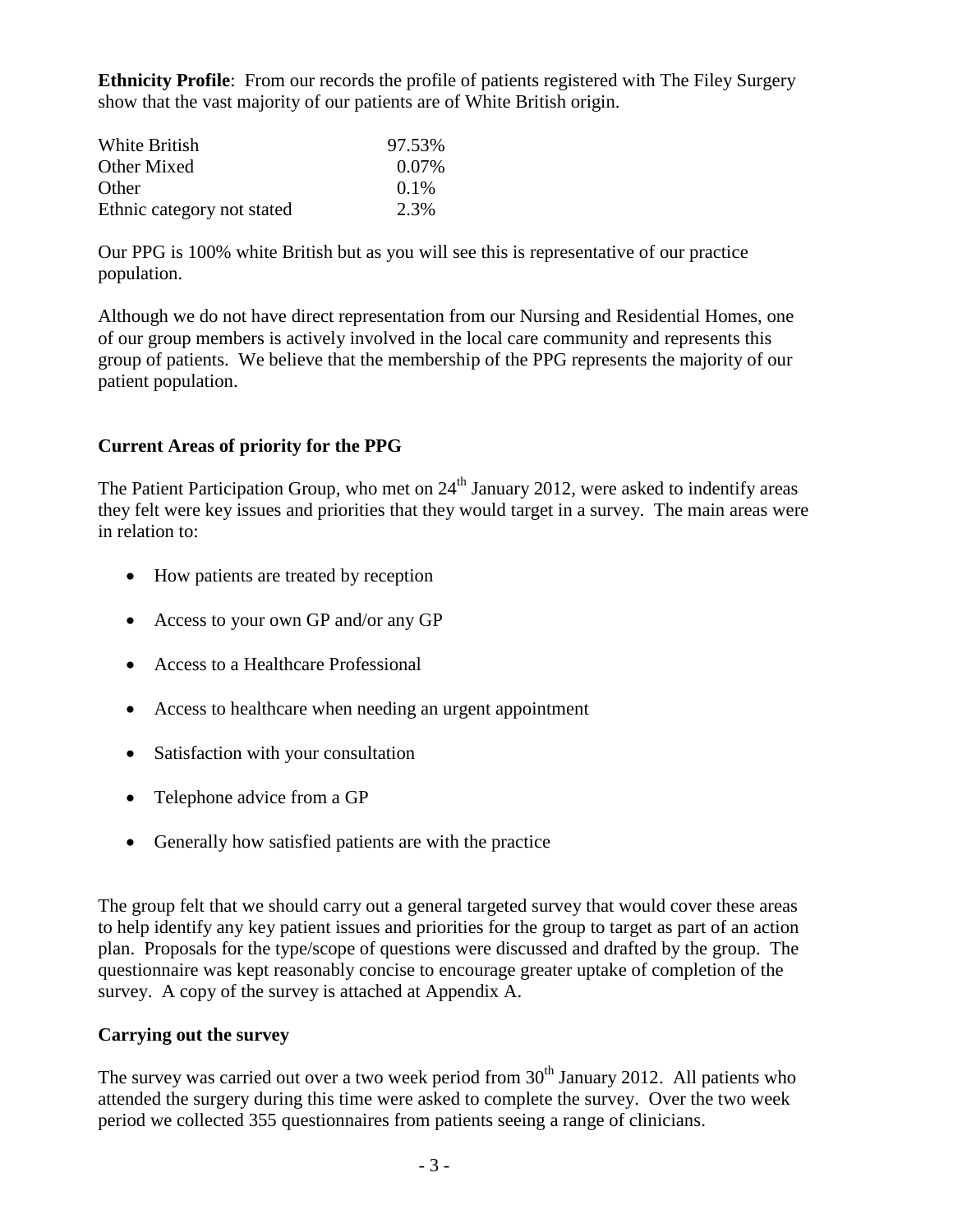As this survey was more focussed and shorter than previous surveys carried out we found that there was a significantly higher number completed and returned.

## **The Survey Results**

*Q1 – Whom did you see today?*

| Doctor       | 175 |
|--------------|-----|
| <b>Nurse</b> | 177 |
| Other        | 3   |

*Q2 – How do you rate the way you are treated by the receptionist?*



*Q3a – How quickly do you usually see your usual Doctor?*

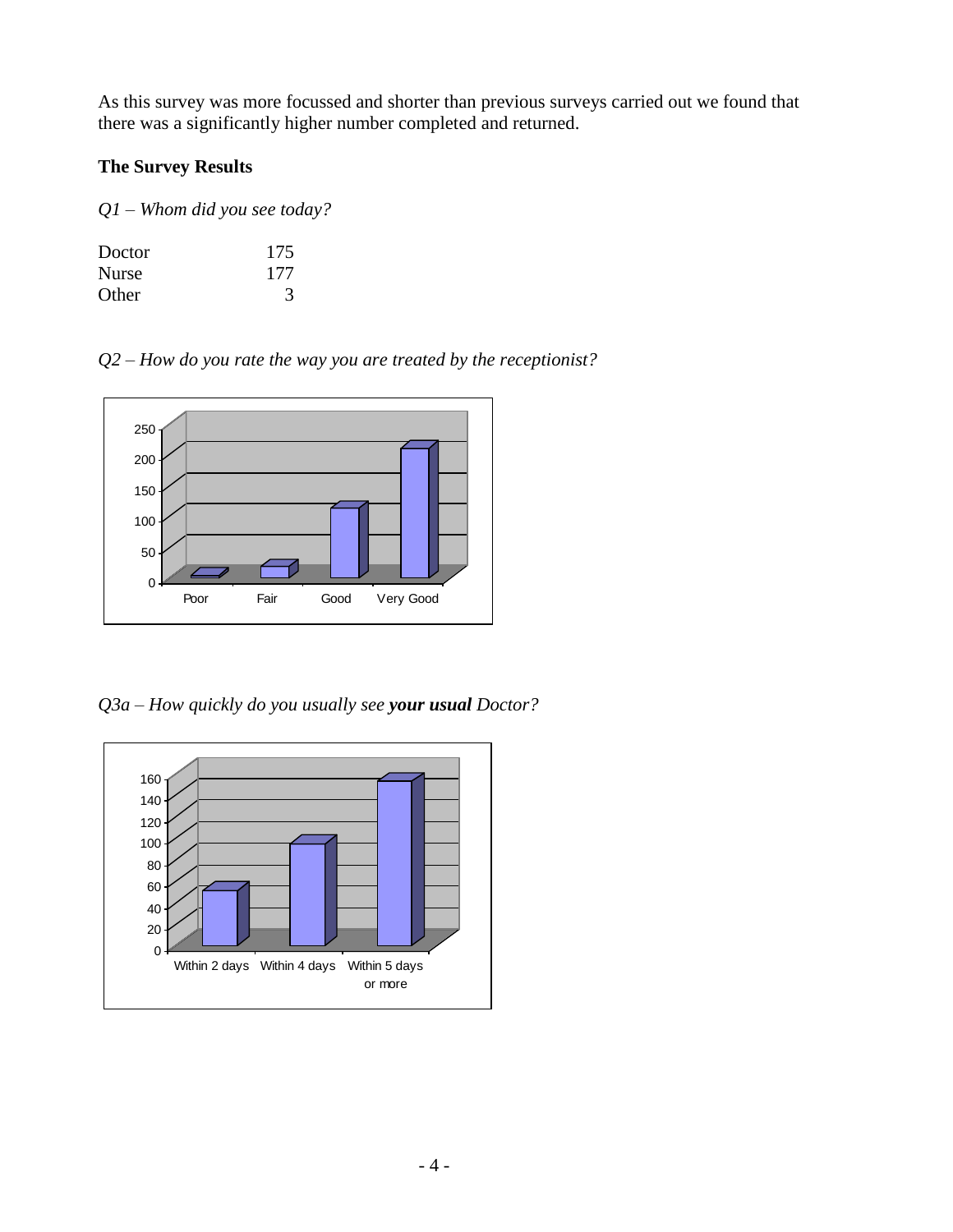

*Q3c – How quickly do you usually see a Practice Nurse/Health care Assistant?*



*Q3d – How quickly do you get seen for an urgent appointment?*

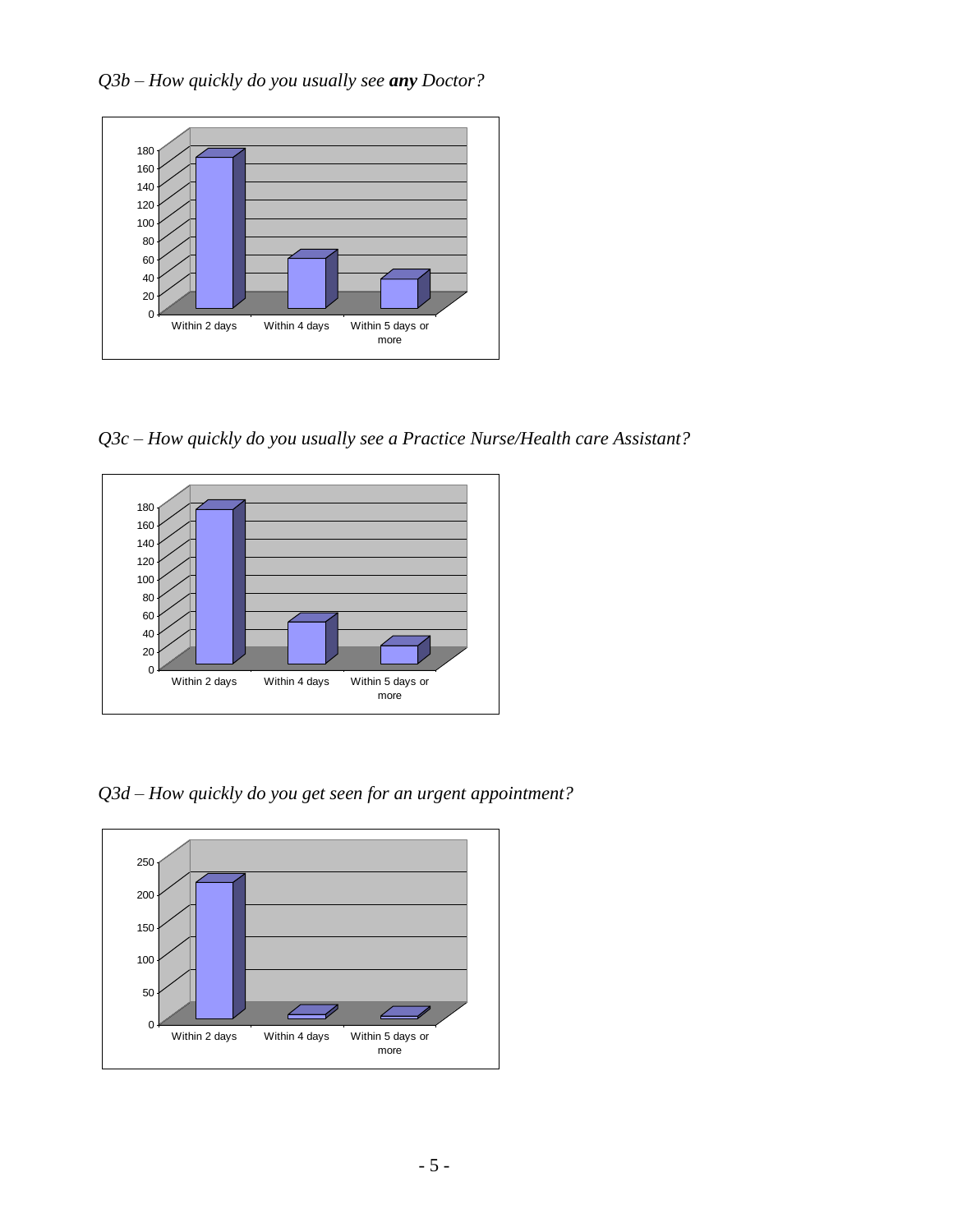*Q3e - Bearing in mind the reason for your visit was this timetable acceptable?*



*Q4- How happy were you with your consultation today?*



*Q5 - If you require brief medical advice would you appreciate the opportunity to speak to your Doctor on the phone?*

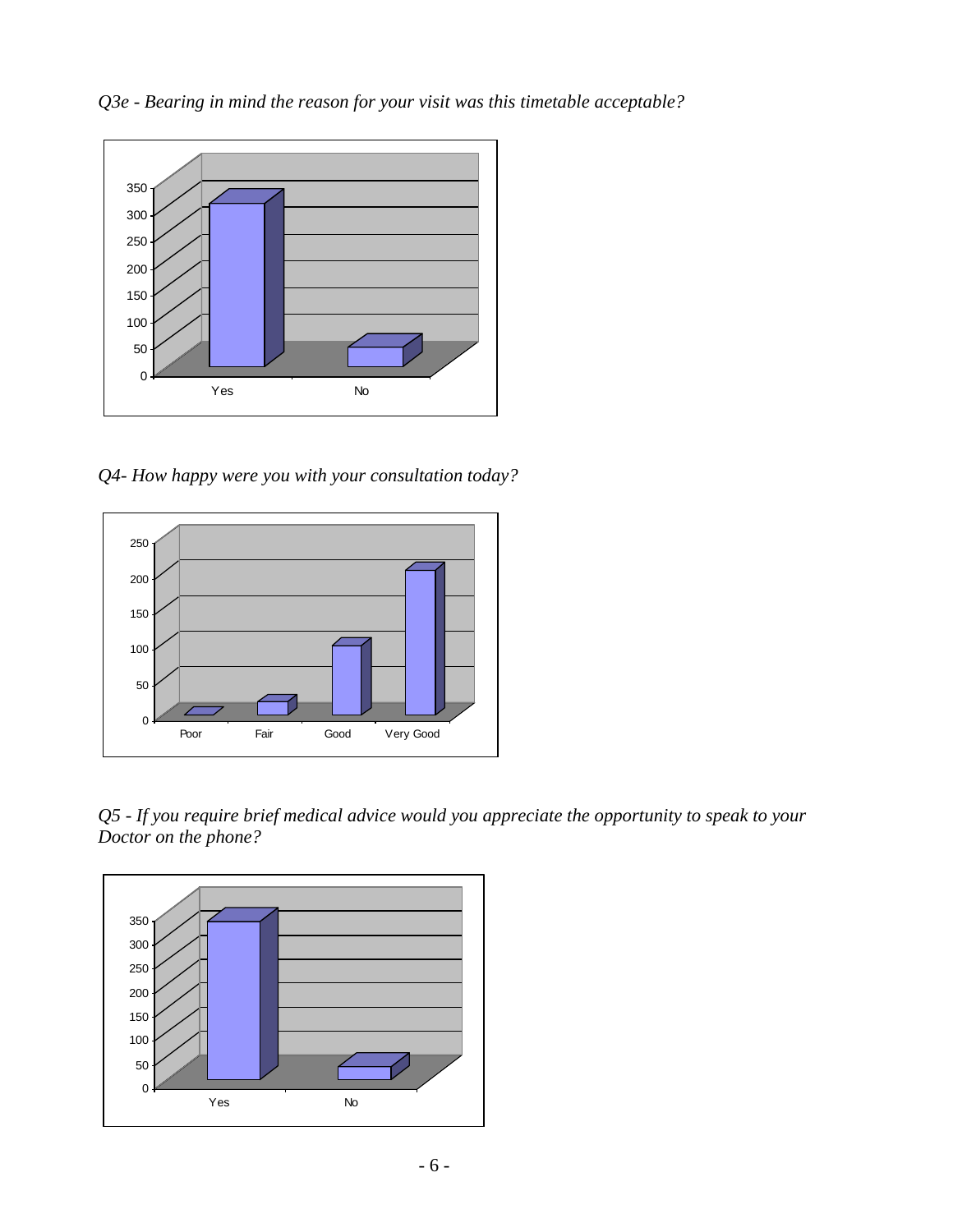

## *Q7 – How old are you?*

| Under 25  | 21  |
|-----------|-----|
| $25 - 64$ | 158 |
| 65-75     | 100 |
| Over 75   | 81  |

*Q8 –* We received an equal percentage of people with or without any long standing illness, disability or infirmity.

*Q9 –* 226 respondents thought the surgery had improved in the last year.

## *Review of survey free text comments*

The survey asked for comments where appropriate and we received some very helpful feedback. There were some recurrent themes as follows:

- \* There is concern amongst some patients about the rise in housing in Filey. There has been a decline in the number of patients registered with the practice over a number of years, however, the practice will review the services it provides to accommodate an increase in its practice population.
- \* Range of services available. It was apparent from some comments that patients are not always aware of the services and screening that we provide. The patient group are going to work with us to improve communication to patients regarding these issues.
- \* Appointments availability and types of appointments. It was evident that not all patients are aware of the diversity of types of appointments available – for example,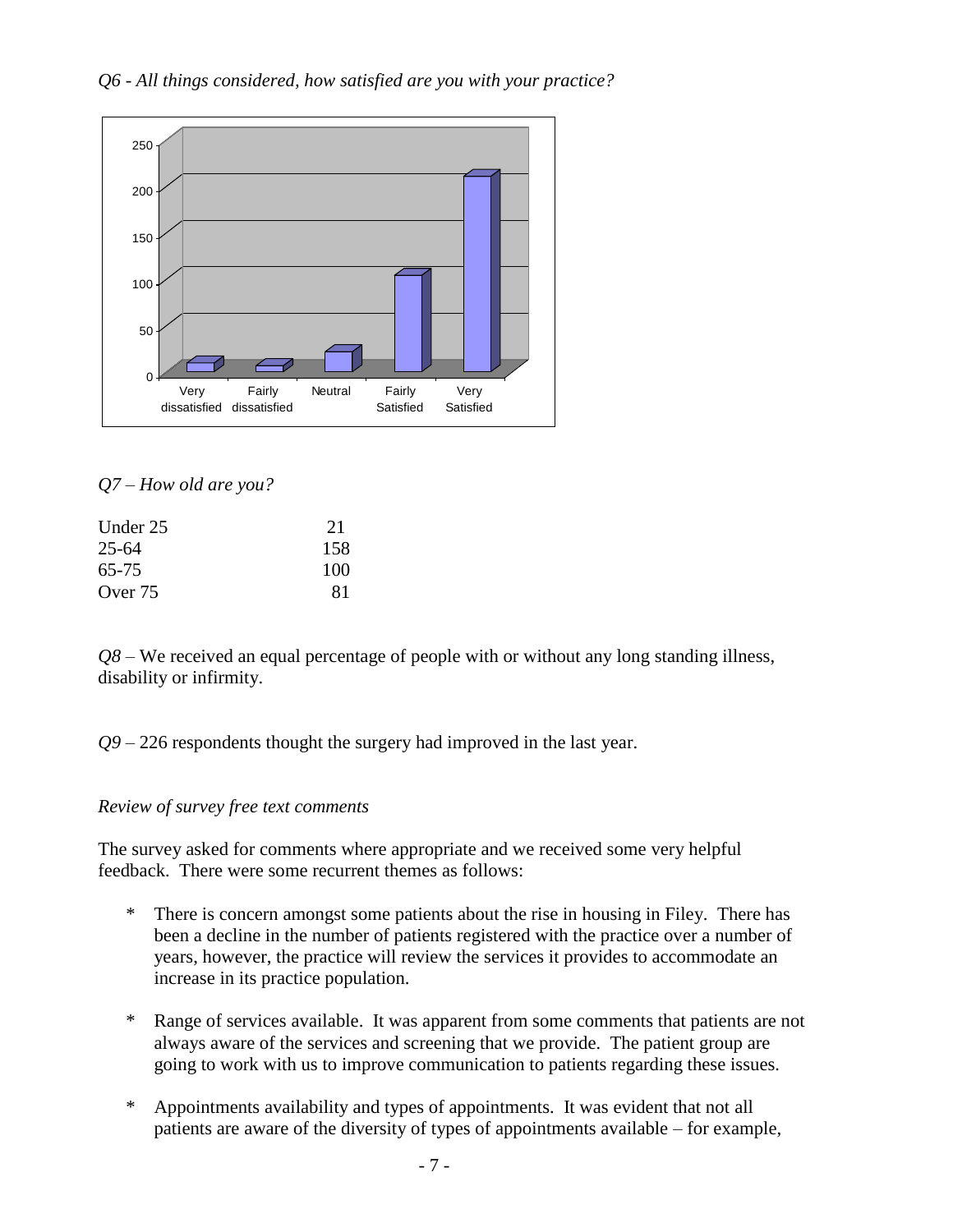earlier morning and evening appointments, those provided for conditions and symptoms that cannot wait until the next routine consultation, and home visits. The practice will work with the PPG to improve information and literature available for patients.

## **Action plan:**

The PPG held a meeting with the practice, on  $28<sup>th</sup>$  February 2012, to review the survey findings and feedback. This was also to develop an action plan for the practice, and identified areas that the group felt they could be involved in, to help make improvements.

## **Action Plan 2012-13**

Patient members of the group have offered to attend the surgery and be available in the waiting room to share the results of the survey and explain any detail. This will also give members the chance to raise the profile and aim of the group – 'to promote co-operation between the practice and its patients, and contribute to the continuous improvement of services'

The group intend to contact the local press to consider an article to promote the group.

The PPG will work with the practice to communicate the current appointments system with patients – via patient newsletter, practice website, review of practice leaflet. A schedule of the current opening times is available at Appendix B.

The group felt that better use of the Amscreen in the waiting room would improve the communication of messages to patients.

As there were a large number of patients who felt that their healthcare queries could be dealt with over the telephone the group agreed to work on promotion of this with the practice

Improve information to patients regarding the process for ordering repeat medications, and how the patient can ensure that these are ready for re-authorisation (timely blood tests/blood pressure/disease checks etc).

Practice Leaflets to be made available in the waiting room, and for housebound patients (via Doctors and community staff visits), to promote the services of the practice. (These are usually just given out to new patients when they register and can soon be out of date). Consider a link on the website to the practice leaflet to download and print.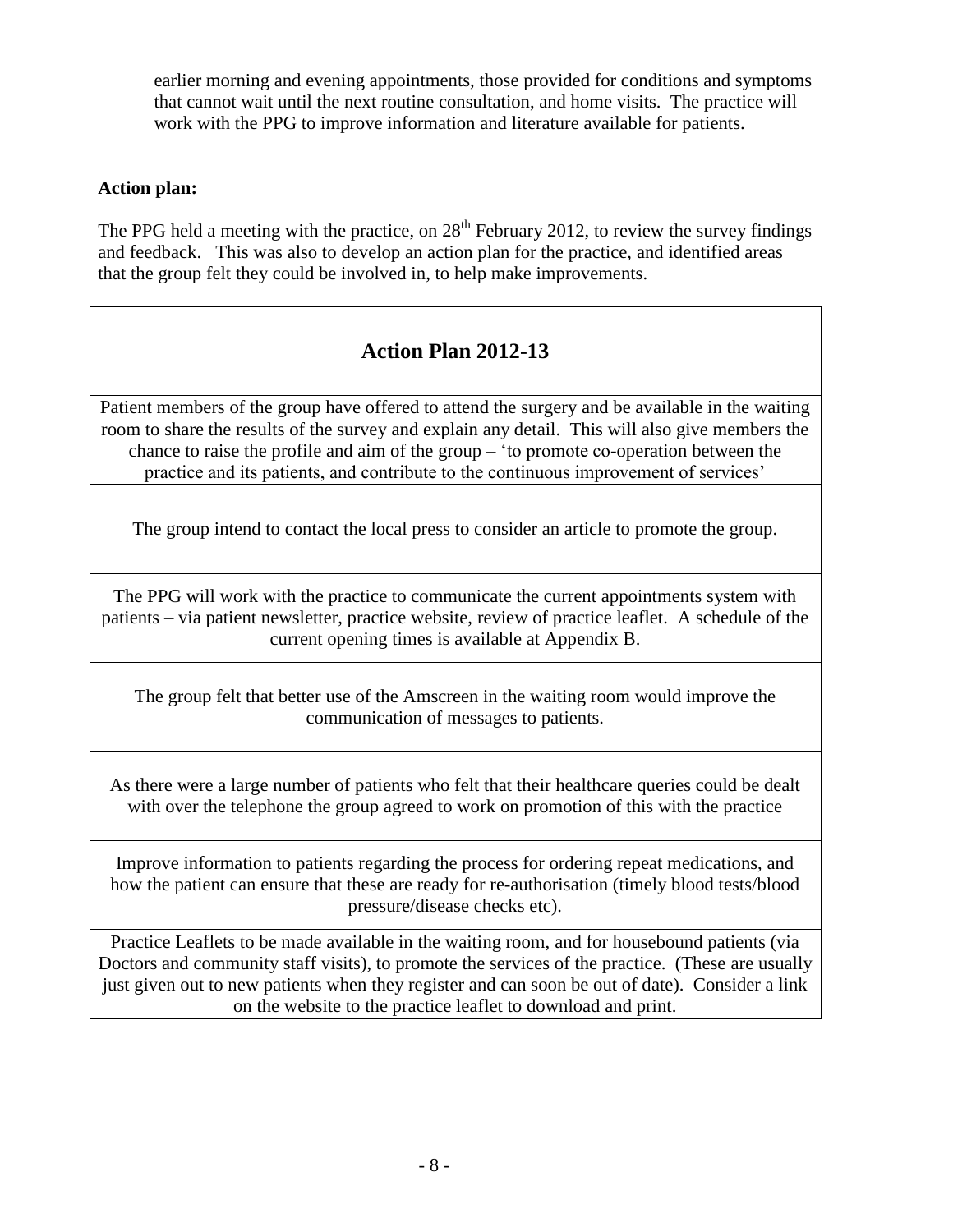## **Next steps**

During formation of the Patient Participation Group, Terms of Reference were agreed (Appendix C) and the group decided to meet on a quarterly basis.

As the implementation of the action plan is ongoing, the PPG intend to use these meeting to review progress of the action plan and to discuss and assist with any other relevant practice issues.

One of the issues that the group will prioritise will be to work with the practice to reduce the high number of wasted appointments because people do not attend booked consultations.

It was agreed at the PPG meeting on  $28<sup>th</sup>$  February that one of our patient group members will represent the practice, and its patients, on the Scarborough and Ryedale Clinical Commissioning Group PPG, to ensure that the views of our patients are voiced when discussions are held about future provision of local healthcare services.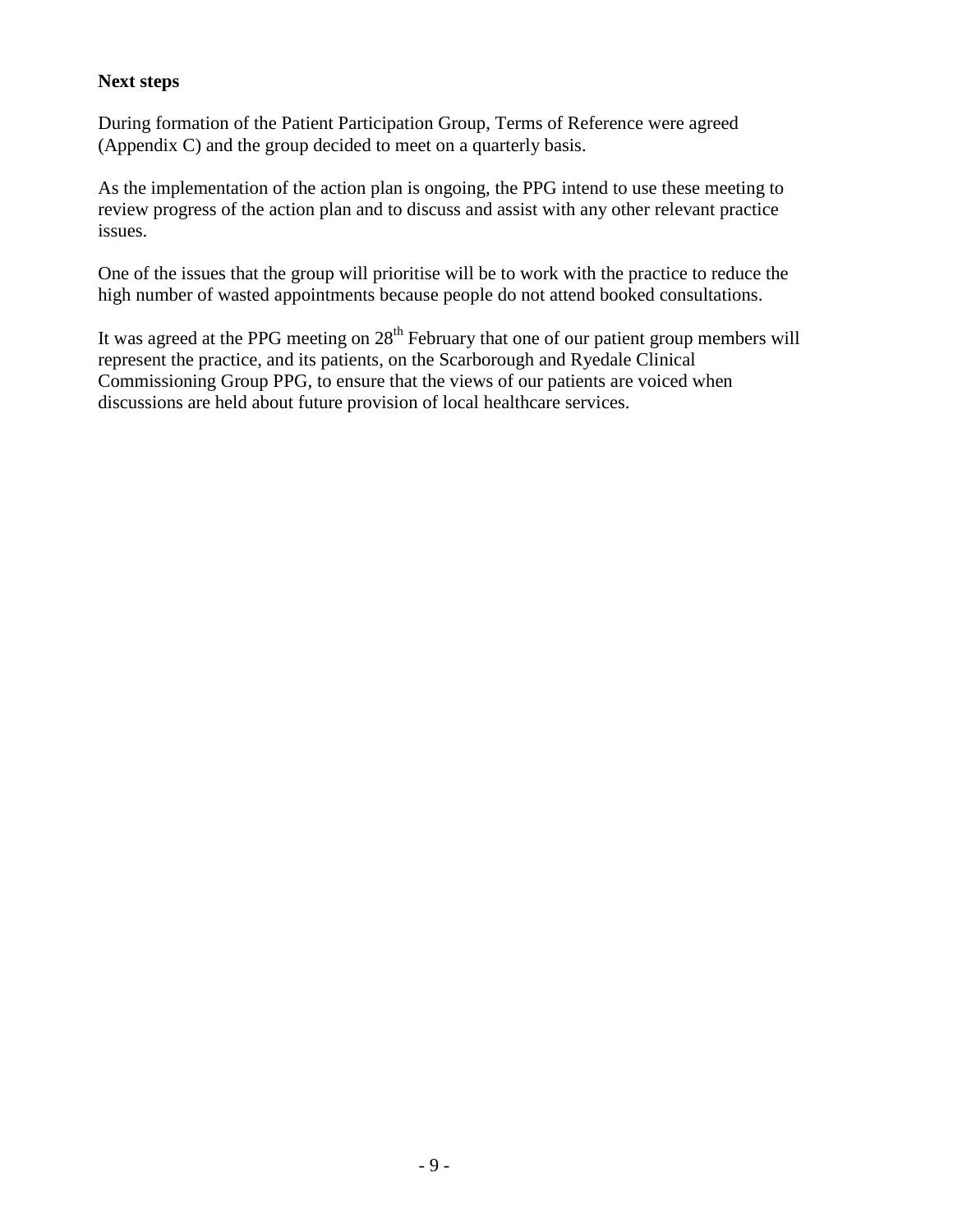## **Practice Questionnaire**

We would be grateful if you could complete this survey about your Surgery and your visit today. The survey has been designed by 'The Friends of Filey Surgery', our patient participation group.

## **Your opinions are very valuable to the practice.**

| 1) Who have you been to see today?                                                                                                      |                      |                                          |                  |                                                    |
|-----------------------------------------------------------------------------------------------------------------------------------------|----------------------|------------------------------------------|------------------|----------------------------------------------------|
| 2) How do you rate the way you are treated by<br>the receptionists?                                                                     | Poor<br>$\mathsf{L}$ | Fair                                     | Good             | V Good                                             |
| 3) How quickly do you usually get to see the<br>following?                                                                              | Same<br>day          | Within 2<br>days                         | Within 4<br>days | Within 5<br>days or<br>more                        |
| a) Your usual Doctor<br>b) Any Doctor<br>c) Practice Nurse / Health Care Assistant<br>d) Urgent Appointment (Duty team, Nurse/Dr)       |                      |                                          |                  |                                                    |
| 3a) Bearing in mind the reason for your visit<br>was this timetable acceptable                                                          |                      | Yes                                      |                  | N <sub>0</sub><br>П                                |
| 4) How happy were you with your consultation<br>today?                                                                                  | Poor<br>П            | Fair<br>ΙI                               | Good<br>H        | V Good                                             |
| 5) If you require brief medical advice would<br>you appreciate the opportunity to speak to your<br>Doctor on the phone?                 |                      | Yes                                      |                  | N <sub>0</sub><br>$\Box$                           |
| 6) All things considered, how satisfied are you<br>with your practice?                                                                  | Very<br>П            | Fairly<br>dissatisfied dissatisfied<br>П | Neutral<br>□     | Fairly<br>Very<br>Satisfied<br>Satisfied<br>□<br>П |
| 7) How old are you?                                                                                                                     | Under 25<br>$\Box$   | $25 - 64$                                | $65 - 75$        | Over 75<br>П                                       |
| 8) Do you have any long standing illness,<br>disability or infirmity?                                                                   |                      | Yes                                      |                  | No                                                 |
| 9) In your opinion has the surgery improved in<br>the last year?                                                                        |                      | Yes<br>П                                 |                  | N <sub>0</sub><br>П                                |
| 10) We are interested in any other comments you may have.<br>Please record overleaf and specify which questions they relate to, if any. |                      |                                          |                  |                                                    |

**Thank you for taking time to complete this questionnaire.**

Available in larger print.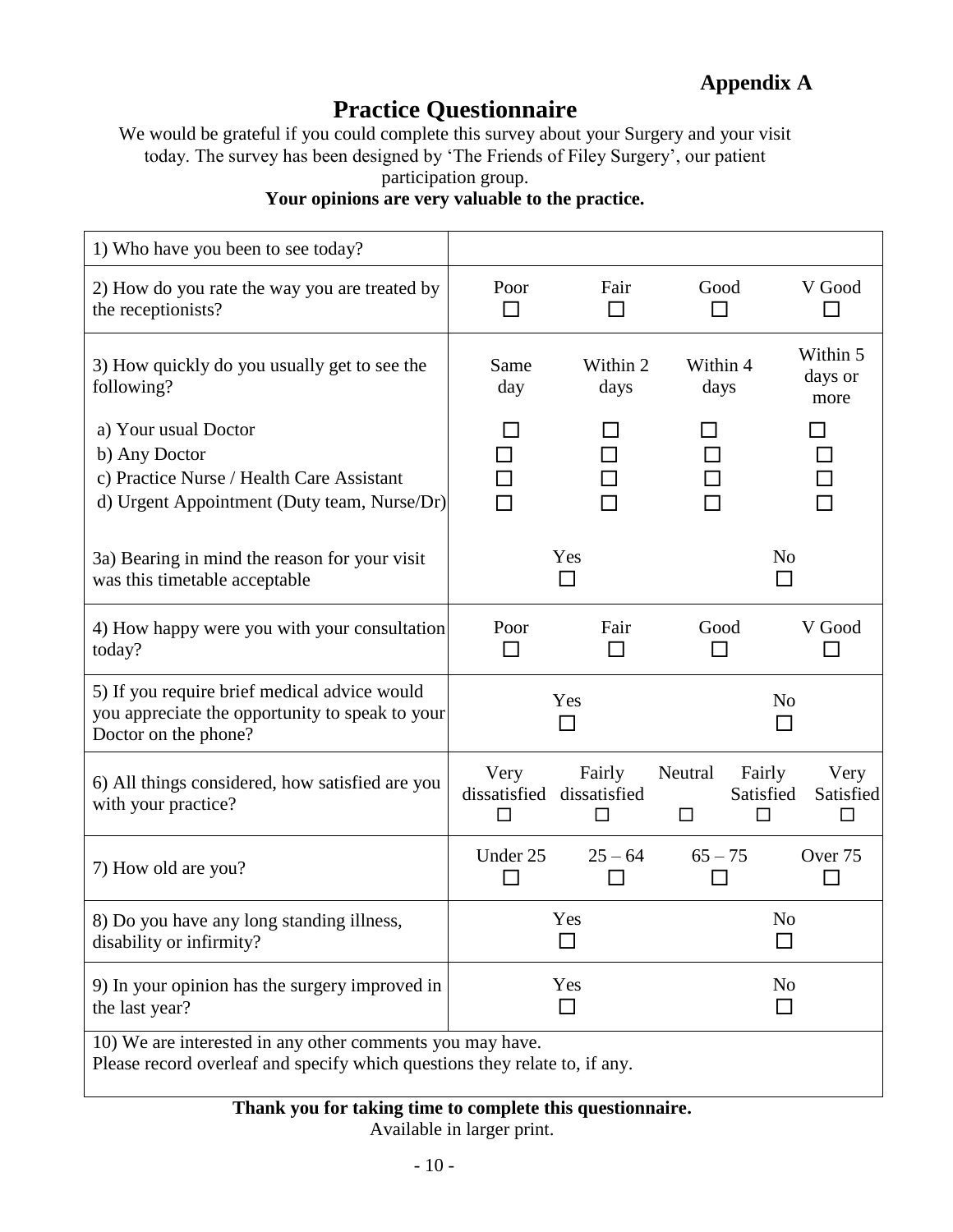### **Filey Surgery Opening Hours and Access Arrangements**

| <b>Practice Opening Times</b> |                                                            |  |
|-------------------------------|------------------------------------------------------------|--|
| Monday                        | $8.00$ am to $6.00$ pm                                     |  |
| Tuesday                       | 8.00am to 8.00pm                                           |  |
| Wednesday                     | $8.00$ am to $6.00$ pm<br>6.00pm to 8.00pm alternate weeks |  |
| Thursday                      | $8.00$ am to $6.00$ pm                                     |  |
| Friday                        | $8.00$ am to $6.00$ pm                                     |  |

#### **Telephone Access**

| Appointments                     | 01723 515666 |
|----------------------------------|--------------|
| <b>Enquiries and Emergencies</b> | 01723 515881 |

When the practice is closed, and you require medical attention please phone the Surgery Emergency No, 01723 515881, and you will be transferred to the Out of Hours Service.

#### **Website**

The practice has a website www.fileysurgery.co.uk which contains lots of useful information. You are able to request your repeat medications using a secure link from the website, please contact reception to receive you username and password.

#### **Dispensary**

The practice is able to dispense medication to our patients who live more than a mile away from a chemist. The dispensary staff also deal with most aspects of repeat prescriptions and can assist with the majority of queries that you may have about your medication. The dispensary is open Monday to Friday, from 8.00am to 12 noon, and 1.30pm to 6.00pm. When the surgery is shut for bank holidays there will be a notice available with the duty chemist opening times.